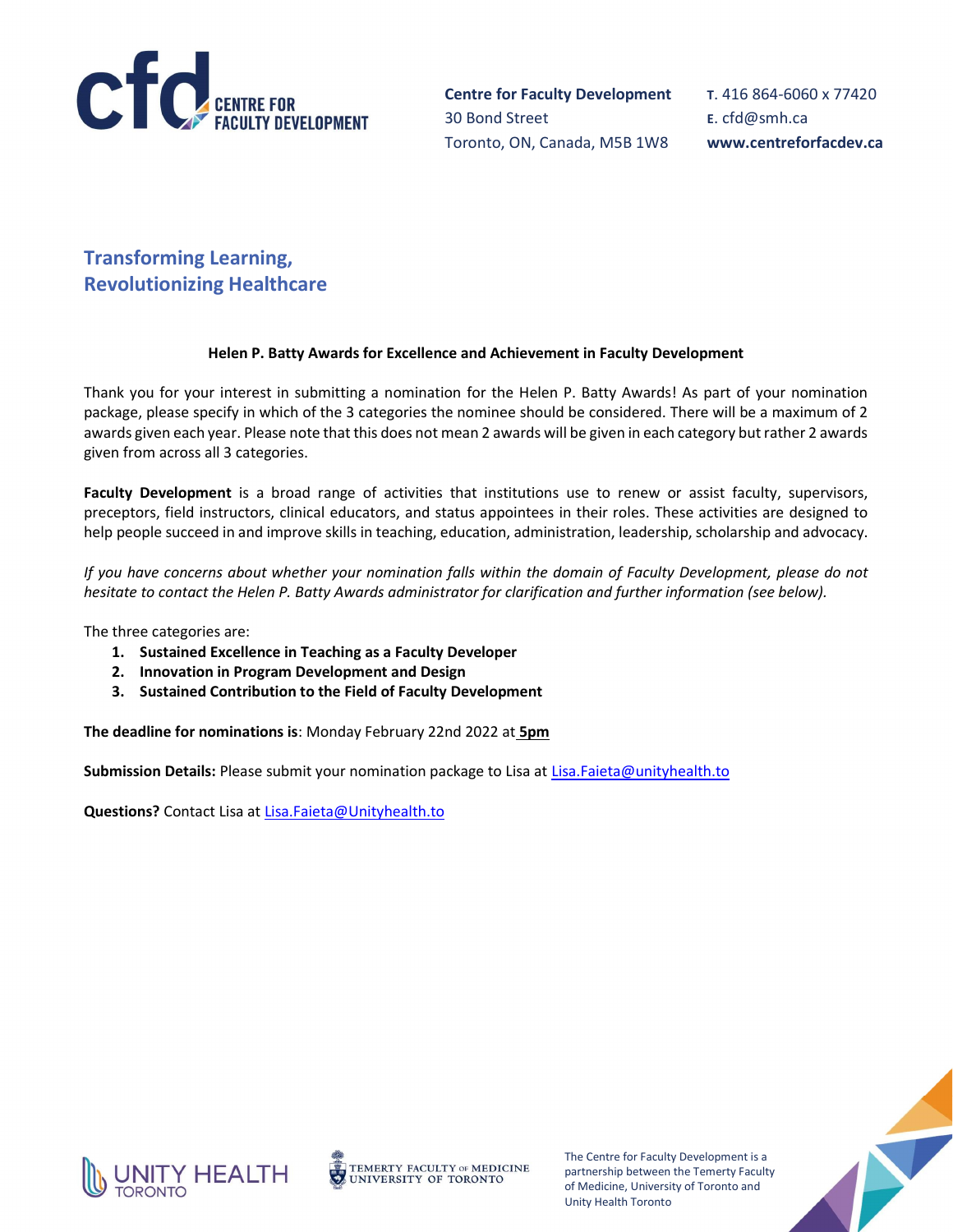

T. 416 864-6060 x 77420 E. cfd@smh.ca www.centreforfacdev.ca

#### CATEGORY #1: SUSTAINED EXCELLENCE IN TEACHING AS A FACULTY DEVELOPER

Purpose: Recognition of sustained excellence in teaching faculty in the context of faculty development over a significant period of time – ultimately leading to the enhancement of instruction, career development, professionalism, inter-professionalism, and / or health professional leadership.

Recipients: Individual

Eligibility: Faculty Member in the Faculty of Medicine at the University of Toronto. Self-nominations will not be accepted

Awarded amount: \$1 000

# **CRITERIA**

## Commitment:

- Quantity of faculty development teaching in the Faculty of Medicine
- Evidence of self-development in teaching methods and faculty development

# Teaching Methods:

- Innovative, creative and experimental faculty development teaching methods
- Ability to organize material and emphasize principles
- Effective use of appropriate teaching resources and instructional methodologies

# Subject Knowledge/Communication:

- Subject mastery
- Excellence in communication skills

# Ability to stimulate learners (faculty):

- Encourages interest in and enthusiasm for subject
- Displays good rapport with learners
- Leads learners to think critically, analytically and independently, and to organize their own learning
- Contribution as an outstanding role model, whether researcher or clinician
- Teaching/supporting education scholarship



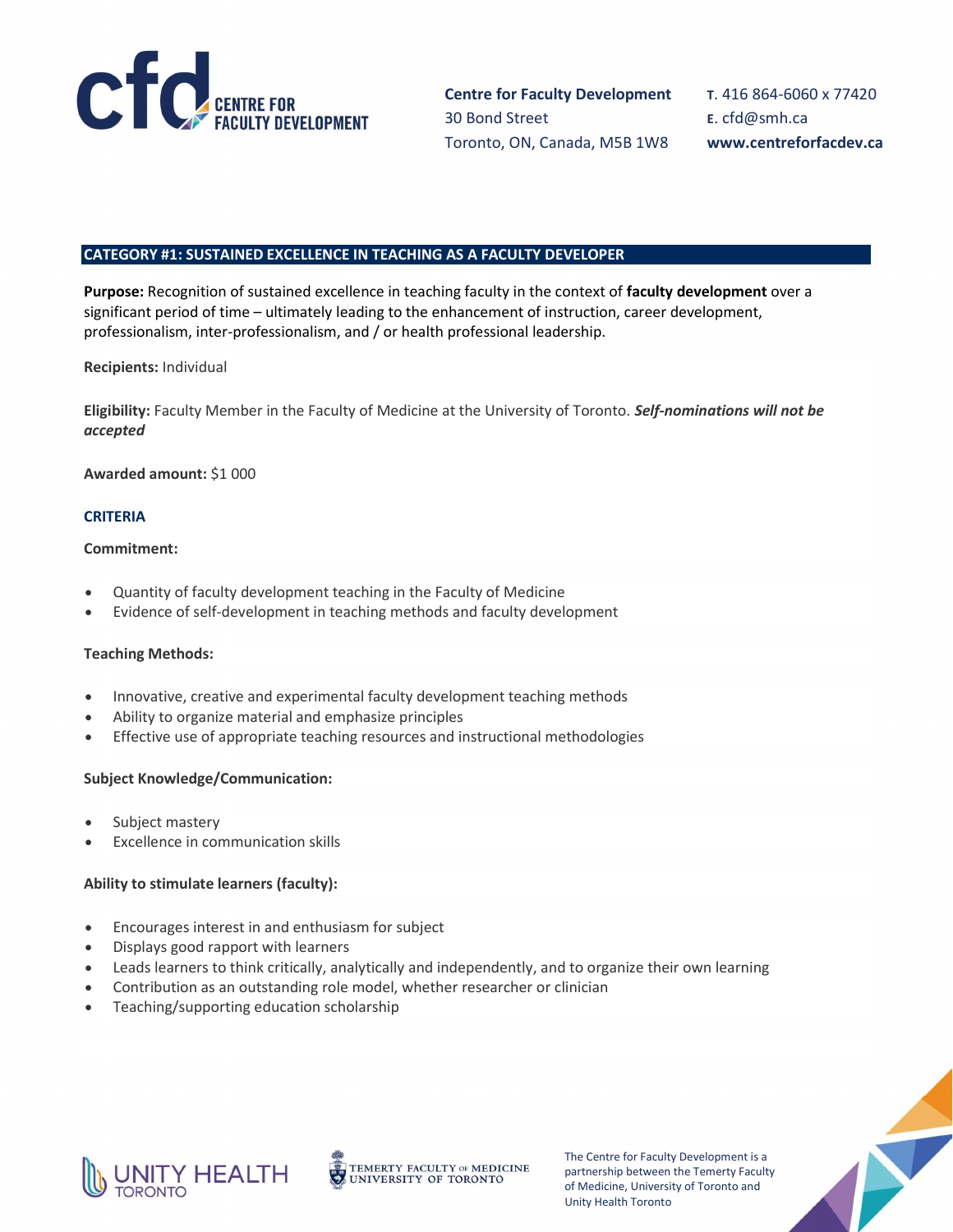

T. 416 864-6060 x 77420 E. cfd@smh.ca www.centreforfacdev.ca

## Assessment of Faculty Development Teaching and Activity:

- Outstanding quantitative and/or qualitative teaching assessment results OR
- Evidence of impact (on learners and quality/excellence as teacher)

#### Nomination Materials:

1. Brief (750 words or less) Personal Statement from candidate that outlines teaching and educational philosophy and supports the attainment of criteria above

2. Faculty development teaching and education component of Teaching Dossier (faculty development activities only) which includes examples of materials that support criteria above (including summaries of teaching assessments)

#### 3. Letters:

- a. Letter from nominator reviewing how the nominee meets the criteria of the award
- b. Letter of support from chair or chair's designate
- c. Additional supporting letter(s) and/or materials describing Departmental (or beyond Department) faculty development teaching and impact
- 4. Curriculum Vitae



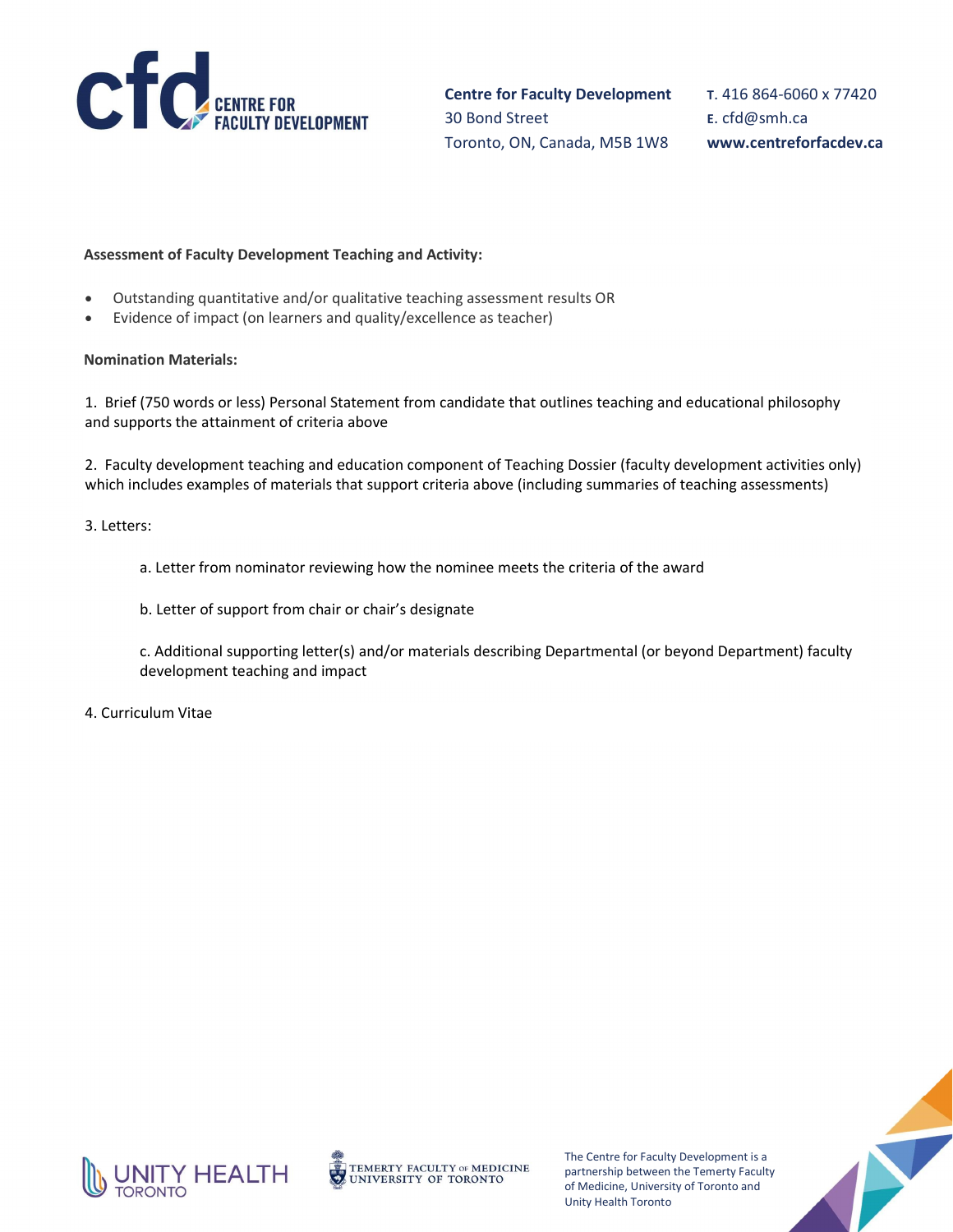

T. 416 864-6060 x 77420 E. cfd@smh.ca www.centreforfacdev.ca

# CATEGORY #2: EXCELLENCE OR INNOVATION IN PROGRAM DEVELOPMENT AND DESIGN

Purpose: Recognition of an outstanding faculty development program within the Faculty of Medicine, University of Toronto which led to the enhancement of faculty members' teaching, education, administration, leadership, scholarship, and/or advocacy knowledge, skills, or attitudes Recipients: Group or Individual

Eligibility: Faculty Member (who direct or lead the Program): in the Faculty of Medicine at the University of Toronto Program: Program must have been active at some point within the past three academic years (2017/2018, 2018/2019, 2019/2020). Must be nominated by someone outside of the Program

## Awarded amount: \$1 000

## **CRITERIA**

#### Evidence that the program is scholarly and innovative:

- Program rationale
- Well defined course objectives
- Demonstration that the program meets a defined educational need
- Originality, experimentation, and innovation in course/program design
- Indication that the course is well organized and integrated with logical progression of subject matter
- Effective and innovative use of learning aids, technologies and budget/resources

## Evidence of dissemination and sustainability:

- Future plans of growth for the program
- Number of participants that attended each session, number of sessions offered within the program and the number of times or years the program has been offered.
- Evidence of sustained program, future plans and/or capacity building for program

#### Course/Program Content

- Match of subject matter to course/program objectives and to learners
- Relevance of subject matter
- Presentation of subject matter to stimulate critical and analytical thinking
- Innovation in enhancing education scholarship among faculty



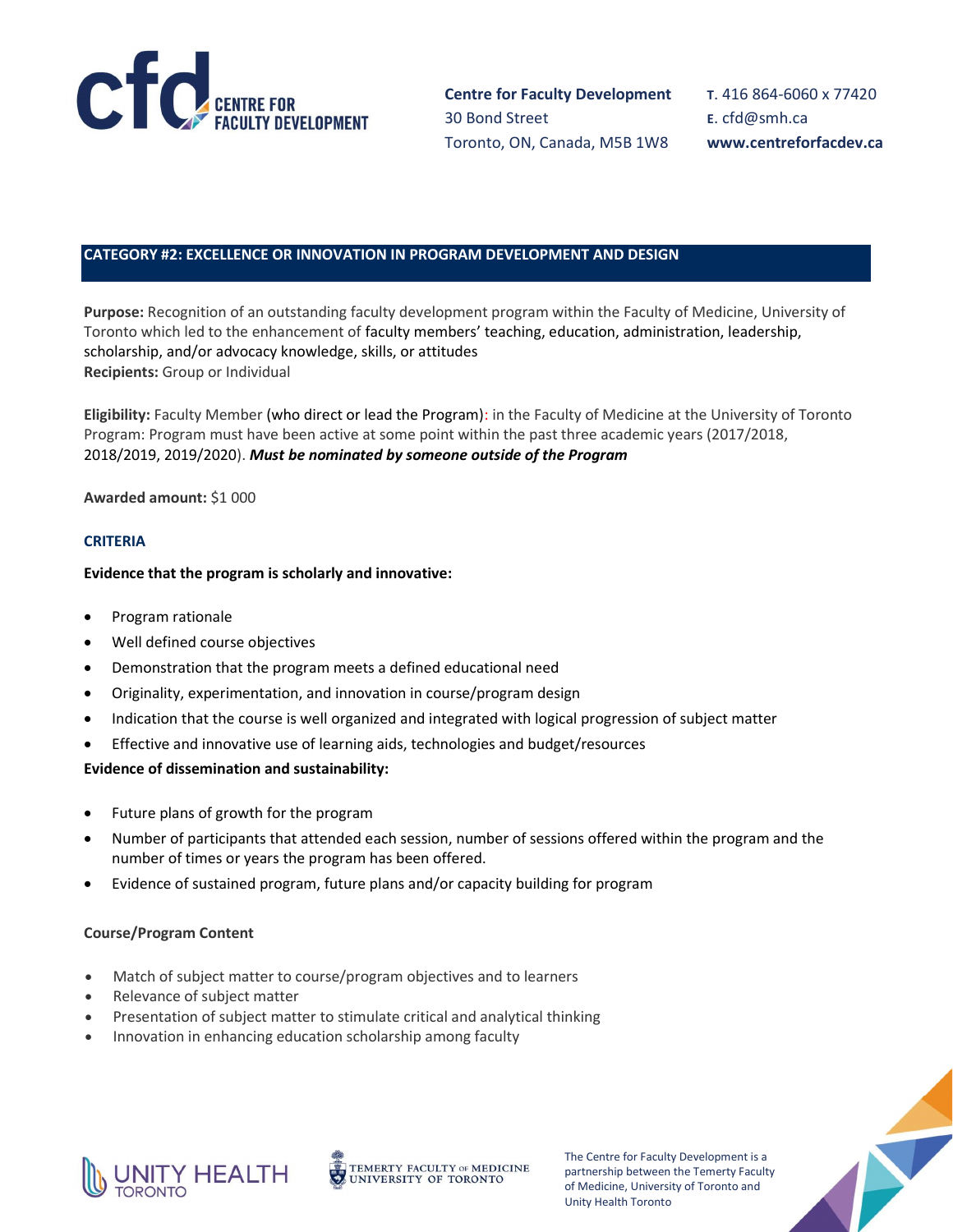

T. 416 864-6060 x 77420 E. cfd@smh.ca www.centreforfacdev.ca

## Program Evaluation

- Outstanding quantitative and/or qualitative program evaluation results
- Should ideally include some evaluation methodologies that go beyond participant satisfaction

#### Nomination Materials:

- 1. Letters:
	- a. Nomination letter indicating why the program should be recognized and how it meets the criteria for the award. Most criteria should be directly addressed.
	- b. Support from chair, chair's designate, or professional program director
	- c. Additional supporting letter(s) and or materials (e.g. program participant comments etc.)
- 2. Program description materials:
	- a. Program rationale and description (750 words or less)
	- b. Program syllabus and sample program materials
	- c. Summary of Program Evaluation Results
	- d. Budget total (e.g. in kind support only or \$3,000 received through EDF grant or \$25,000 in tuition, etc.) – optional